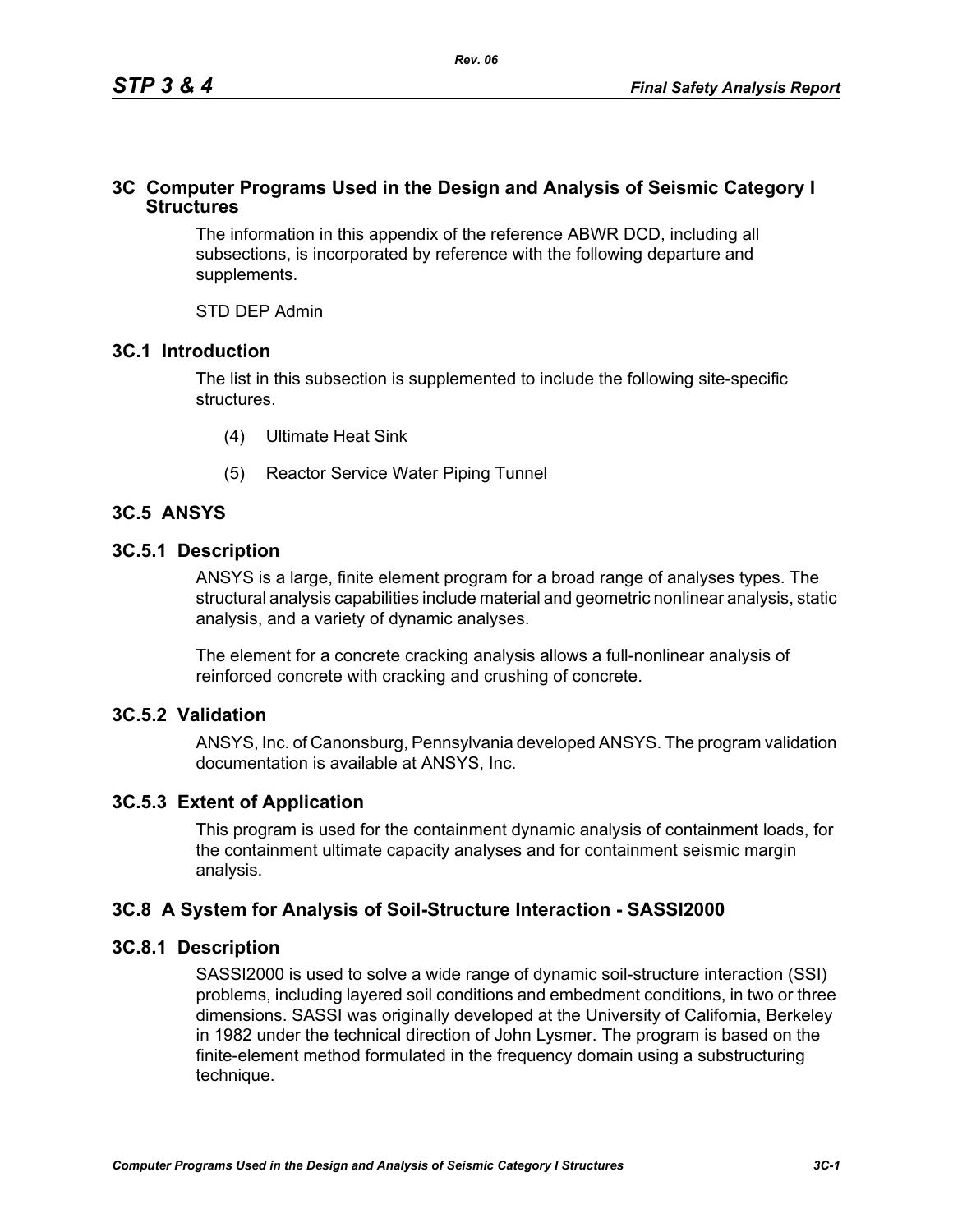ı

## **3C.8.2 Validation**

SASSI2000 was obtained from ISATIS, LLC, University of California, Berkley and validated by Simpson Gumpertz and Heger (SGH). The program validation documentation is available at SGH. The program validation was also accepted by Sargent & Lundy (S&L) under S&L's QA Program.

## **3C.8.3 Extent of Application**

SASSI2000 is used to obtain seismic design loads and in-structure floor response spectra for the Seismic Category I buildings accounting for the effects of SSI.

### **3C.9 Free-Field Site Response Analysis (SHAKE2000 and P-SHAKE)**

#### **3C.9.1 Description**

SHAKE2000 is used to perform the free-field site response analysis to generate the design- earthquake-induced strain-compatible free-field soil properties and site response motions required in the seismic SSI analysis. SHAKE2000 is a software application that integrates SHAKE, SHAKE91 and ShakEdit. SHAKE is a computer program for earthquake response analysis of horizontally layered sites developed at the University of California, Berkeley, by B. Schnabel, John Lysmer and H. B. Seed in 1972. SHAKE91 is a modified version of SHAKE for conducting equivalent linear seismic response analyses of horizontally layered soil deposits developed at the University of California, Davis, by I. M. Idriss and J. I. Sun. ShakEdit is a pre and postprocessor for SHAKE and SHAKE91 developed by Gustavo A. Ordonez.

P-SHAKE is a Bechtel proprietary modified version of SHAKE. P-SHAKE generates the same design earthquake-induced strain-compatible soil properties and site response motions as SHAKE does, and the input files of the two programs for the most part are compatible. However, P-SHAKE is built on a different program logic that allows the site response analysis to be performed with acceleration response spectrum as input instead of acceleration time histories used by SHAKE.

### **3C.9.2 Validation**

SHAKE was developed by UC Berkeley. The program v located at UC Berkeley.SHAKE2000 was purchased from Gustavo A. Ordonez and validated by Sargent & Lundy. The program validation documentation is available at Sargent & Lundy.

P-SHAKE was developed by Bechtel. The program validation documents are located in Bechtel's Computation Service Library.

### **3C.9.3 Extent of Application**

SHAKE2000 is used to generate free-field site response motions for use in seismic analysis of Category I structures, e.g., Reactor Building, Control Building and Ultimate Heat Sink.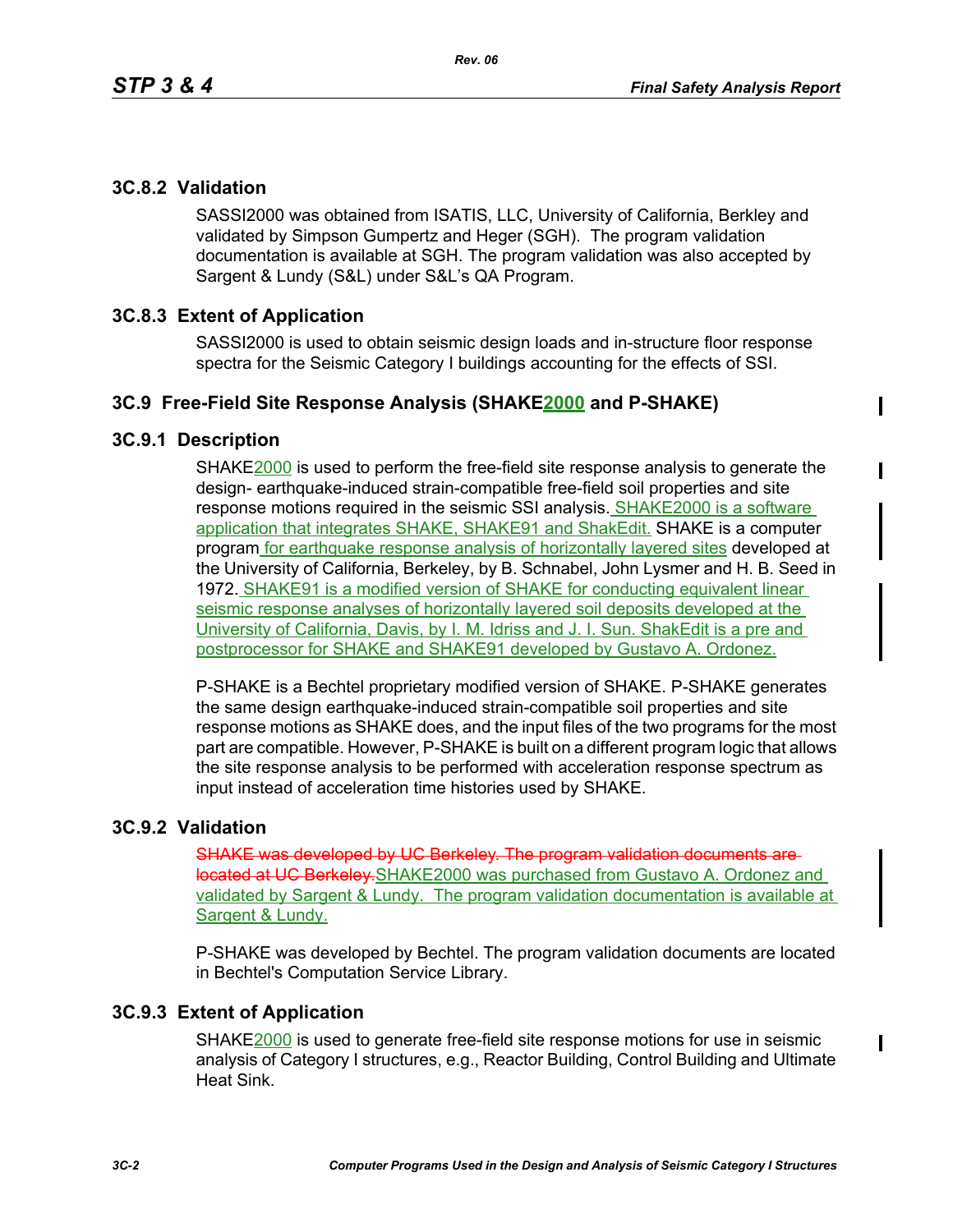P-SHAKE is used to provide site-specific earthquake-induced design ground motions and the associated strain-compatible soil properties for Category I structures, e.g., Reactor Building, Control Building, and Ultimate Heat Sink.

*Rev. 06*

## **3C.10 GT STRUDL**

#### **3C.10.1 Description**

GT STRUDL (Structural Design Language) is a subsystem of GTICES (The Georgia Tech Integrated Civil Engineering System). It solves structural engineering problems in frame analysis, finite element analysis, static and dynamic analysis, as well as steel and concrete design.

#### **3C.10.2 Validation**

GT STRUDL is developed by Georgia Tech Research Corporation (GTRC). The program validation documents are located at GTRC.

### **3C.10.3 Extent of Application**

GT STRUDL is a general purpose program used to perform structural analysis for structures.

### **3C.13 DYNAS**

#### **3C.13.1 Description**

DYNAS is used for seismic analysis of structures, including generation of floor response spectra.

## **3C.13.2 Validation**

DYNAS was developed and validated by Sargent & Lundy. The program validation documentation is available at Sargent & Lundy.

#### **3C.13.3 Extent of Application**

This program is used to calculate concrete shear wall stiffnesses and determine forces in shear wall design for shear wall structures.

#### **3C.14 SAFE**

#### **3C.14.1 Description**

SAFE is used for the analysis and design of concrete slabs and basemats. It integrates modeling analysis and design of slabs and foundations.

## **3C.14.2 Validation**

SAFE was developed by Computers and Structures, Inc., Berkeley. It was purchased and validated by Sargent & Lundy. The program validation documentation is available at Sargent & Lundy.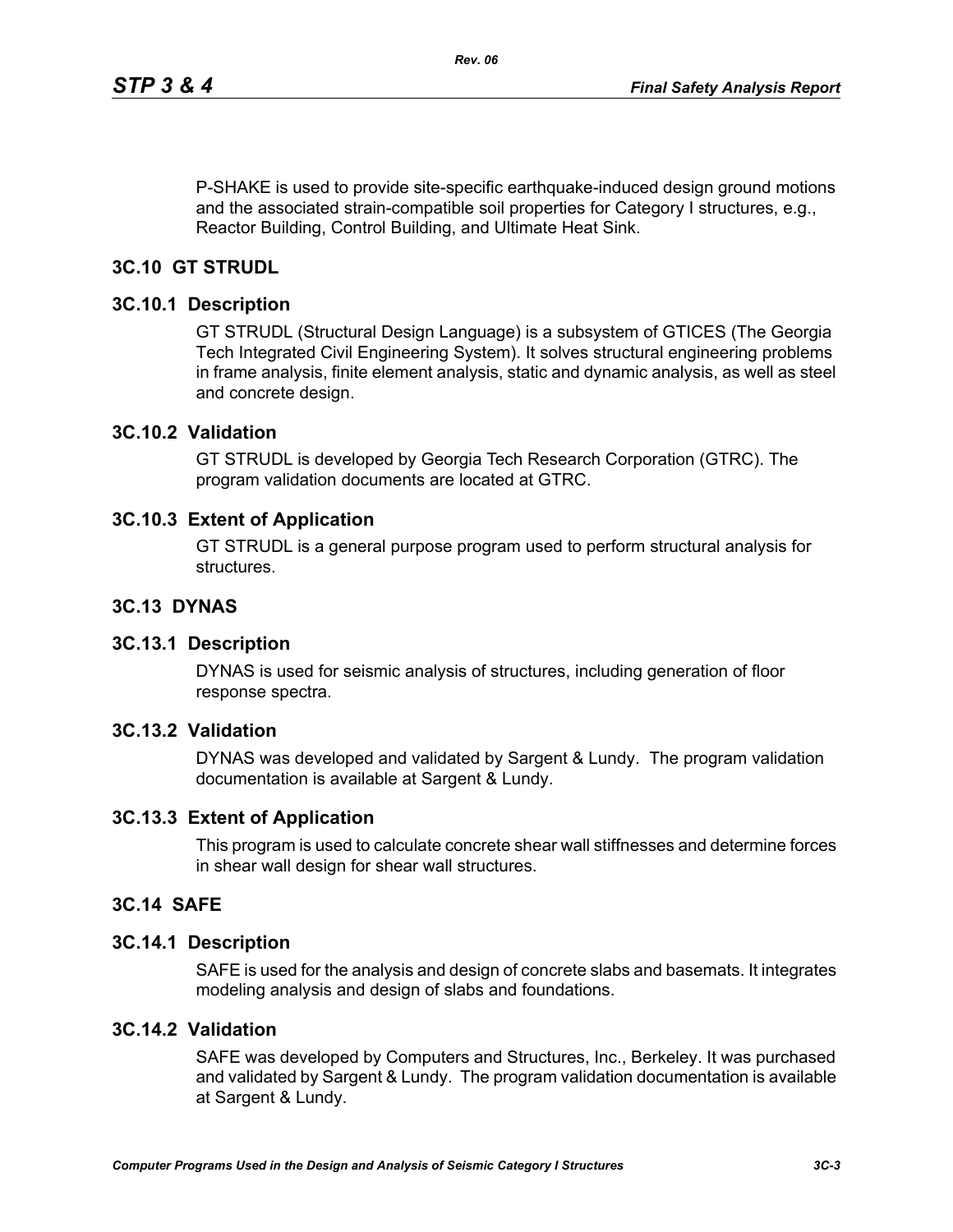## **3C.14.3 Extent of Application**

SAFE is used to determine required reinforcing for concrete slabs and foundations.

## **3C.15 RSG**

### **3C.15.1 Description**

RSG is used to generate artificial synthetic time histories for seismic analysis. It also generates response spectrum from an input acceleration time history. It can envelope spectra, combine spectra, and generate a spectrum consistent time history.

#### **3C.15.2 Validation**

RSG was developed and validated by Sargent & Lundy. The program validation documentation is available at Sargent & Lundy.

#### **3C.15.3 Extent of Application**

RSG is used to generate response spectra for various percentages of critical damping from a given acceleration time history.

### **3C.16 TEMCO**

#### **3C.16.1 Description**

TEMCO analyzes reinforced concrete beam and plate sections subjected to non-thermal and thermal loads. The program can also perform design for reinforced concrete sections subjected to axial bending or shear forces.

#### **3C.16.2 Validation**

TEMCO was developed and validated by Sargent & Lundy. The program validation documentation is available at Sargent & Lundy.

#### **3C.16.3 Extent of Application**

TEMCO is used to analyze reinforced concrete sections subjected to non-thermal and thermal loads.

#### **3C.17 APLAN**

#### **3C.17.1 Description**

APLAN is used to analyze rectangular attachment plates mounted on concrete walls or slabs by means of expansion anchors, headed welding studs or wire embedments.

#### **3C.17.2 Validation**

APLAN was developed and validated by Sargent & Lundy. The program validation documentation is available at Sargent & Lundy.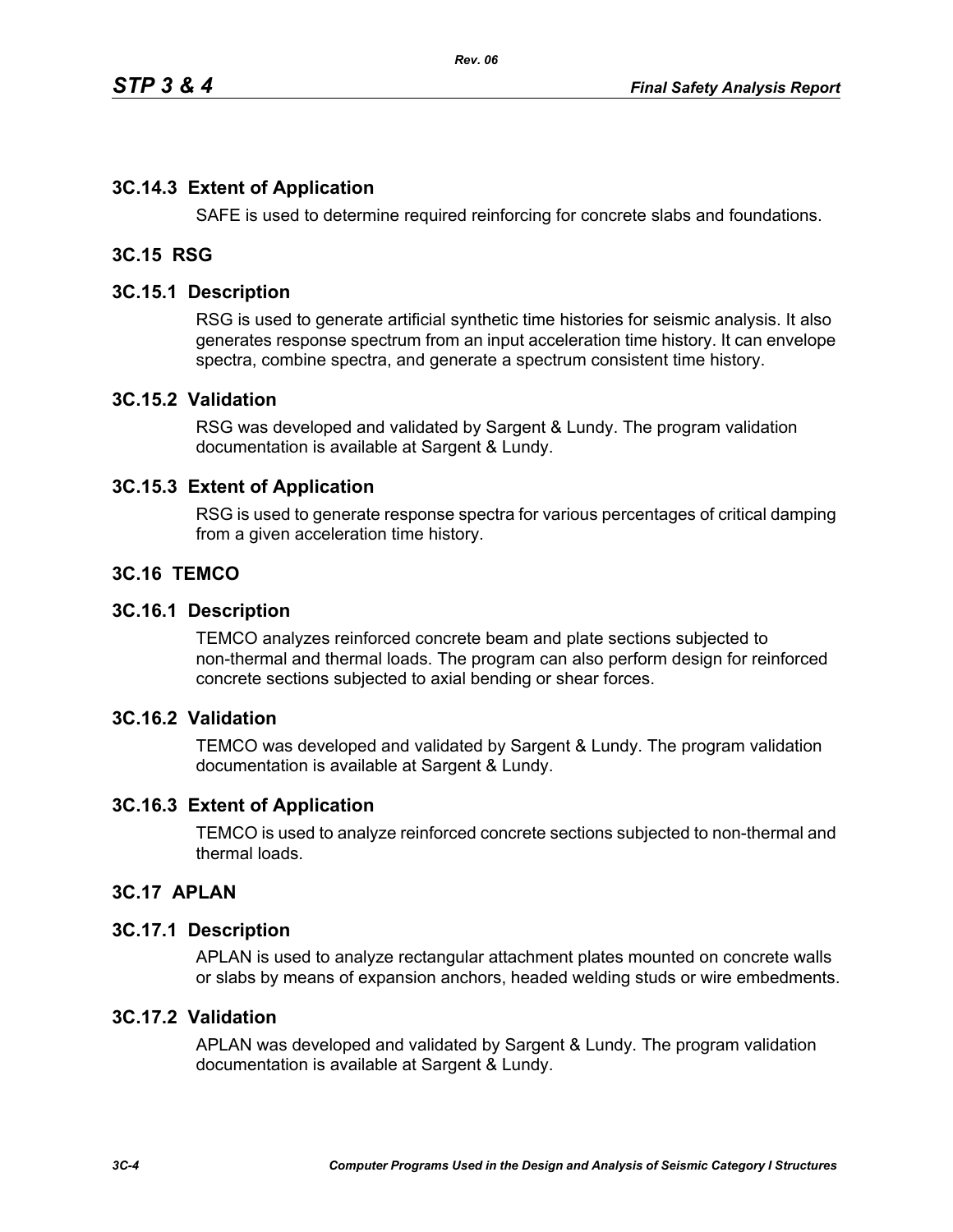## **3C.17.3 Extent of Application**

APLAN is used to analyze rectangular attachment plates mounted on concrete walls by means of expansion anchors, headed welding studs or wire embedments.

## **3C.18 SAP2000**

#### **3C.18.1 Description**

SAP2000 is a finite element program for analysis and design of structures. It performs both static and dynamic analysis.

#### **3C.18.2 Validation**

SAP2000 was developed by Computers and Structures, Inc., Berkeley. It was purchased and validated by Sargent & Lundy. The program validation documentation is available at Sargent & Lundy.

### **3C.18.3 Extent of Application**

SAP2000 is used to perform general structural analysis for buildings.

### **3C.19 PCACOLUMN**

### **3C.19.1 Description**

PCACOLUMN is a software program for the design and investigation of reinforced concrete column sections. The column section can be rectangular, round or irregular, with any reinforcement layout or pattern. Slenderness effects can also be considered.

#### **3C.19.2 Validation**

PCACOLUMN was developed by Portland Cement Association. It was purchased and validated by Sargent & Lundy. The program validation documentation is available at Sargent & Lundy.

#### **3C.19.3 Extent of Application**

PCACOLUMN is used for analysis and design of concrete columns.

#### **3C.20 SYNQKE-R**

#### **3C.20.1 Description**

SYNQKE-R is a Personal-Computer (PC)-based computer program for generating acceleration time histories compatible with single-damping or multiple-damping response spectra. The program allows the user to specify an initial acceleration time history, to perform a parabolic base-line correction, and to scale the time histories to the user-specified maximum acceleration value.

## **3C.20.2 Validation**

SYNQKE-R was developed and validated by Paul C. Rizzo Associates (RIZZO), Inc. The program validation documentation is available at RIZZO.